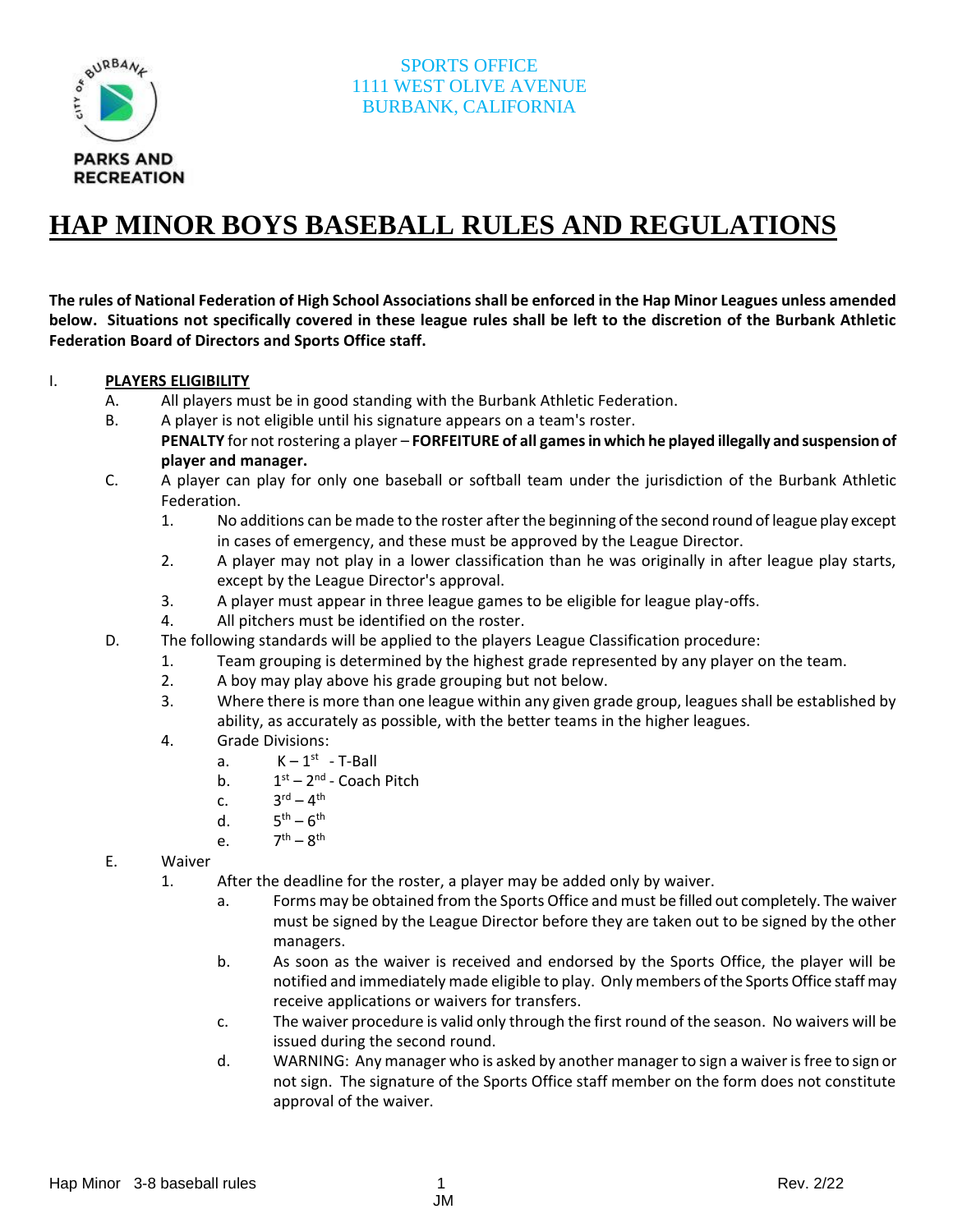#### F. Release

- 1. A player desiring a release must have a waiver form filled out, must secure the signature of the releasing manager, and must be authorized by the Sports Office before signing up with another team.
- 2. A manager may drop a player from his roster only by writing a letter subject to approval by the Sports Office.

## II. **TEAM ELIGIBILITY**

- A. No team shall bear the name of, or any trade name of, any alcoholic or tobacco products. All team names including those incorporating a sponsor name are subject to approval of the League Director.
- B. Rosters
	- 1. All coaches and players must register at [www.burbankparks.com](http://www.burbankparks.com/) for current season.
	- 2. The roster must have a minimum of 12 players and may not contain more than 18 players unless by special arrangement with League Director.
	- 3. In any case where a participant has deliberately falsified his record, those games in which he participated shall be forfeited and the player suspended and their case will be reviewed by the Burbank Athletic Federation.
	- 4. All rostered players must live or attend school in Burbank at the start of the season. **Exception**: In all divisions each team will be allowed to have **five** non-resident players provided that the players' parents/guardians actively participate in a team organizational role as approved by the Sports Office. These non-resident players must be noted as such on the roster. A player's residency will be established as of the first day of practice round for the league. Eligibility established at that date will stand for the remainder of the season. Note: Non-resident players will be eligible to play any position including pitcher in these leagues.
	- 5. Any player that puts his signature on two different rosters shall automatically be suspended until his case is brought before the Burbank Athletic Federation.
	- 6. All rosters and waivers are subject to approval by the Burbank Athletic Federation with intentions of maintaining the leagues on an even competitive scale.
	- 7. Managers are responsible for the eligibility of all names of personnel on his roster.

## III. **MANAGER'S AND COACH'S RESPONSIBILITY**

- A. All managers and coaches must be in good standing with the Burbank Athletic Federation.
- B. Manager, coaches and "bat handler" signatures must appear on the Official Team Roster or they will not be allowed to sit on the players' bench. "Bat handlers" are not eligible to play.
- C. Managers are directly responsible to the Burbank Athletic Federation and the Parks and Recreation Department for league fees, rosters, team business and conduct of players, coaches, parents, and spectators.
- D. Managers are responsible for Players' Medical Benefit Fund forms and accident forms being filled out and returned to the Sports Office.
- E. Managers are responsible for keeping unauthorized persons out of his dugout and controlling the conduct of his team at all times.
- F. It is the manager's responsibility to prevent players from leaving the field and mingling with the spectators during the game.
- G. Team managers will be responsible for keeping their teams off the general playing area until the conclusion of the preceding game.
- H. Managers are responsible for the proper care and immediate return of all Parks and Recreation Department equipment and all sponsor's uniforms and equipment.
- I. Managers are responsible for the conduct of their team's spectators and will take all necessary steps to inform them of the rules, purposes and philosophy of the Hap Minor Leagues.
- J. Managers must inform their players to report all accidents to the park supervisor at the time they occur so that a Recreation Department Accident Form may be completed.
- K. Managers and coaches may not smoke in the dugout or on the playing field.
- L. All coaches shall be required to comply with the requirements established by the Parks and Recreation and Department for background checks (livescan fingerprinting & NCSI Report) for volunteers.
- M. If a manager or coach is apt to be late, arrangements should be made for another responsible adult to have the line-up and the equipment in order to start the game on time.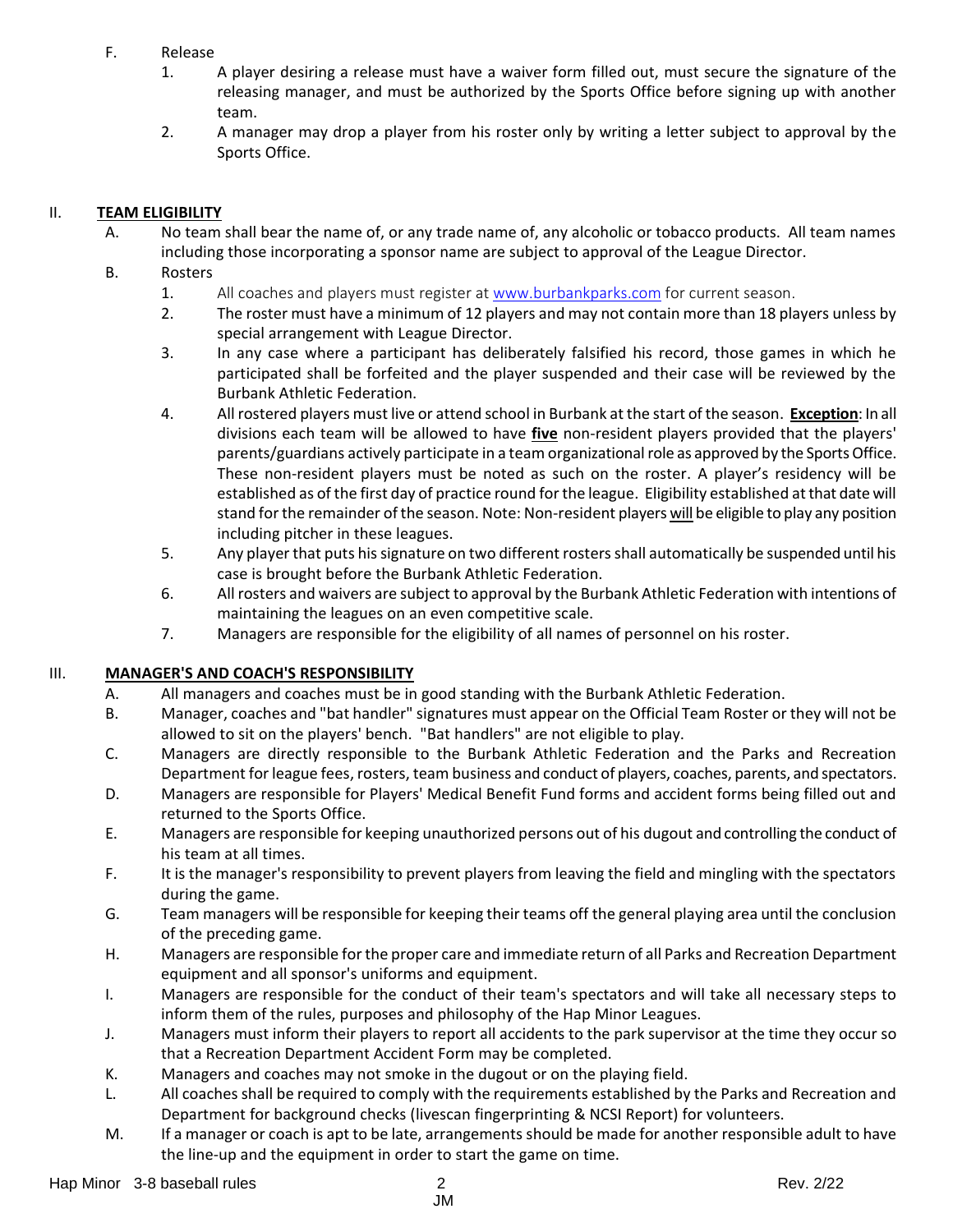- N. Coaches will refrain from verbally coaching their players in a negative manner.
- O. Spectators may not verbally coach from the bleachers, sidelines, opposite side of the field, or in any way interfere with the game.
- P. Managers must keep track of pitchers' inning requirement.

## IV. **EQUIPMENT**

- A. Game ball is a full grain leather official Little League hardball for 3<sup>rd</sup>/4<sup>th</sup> and 5<sup>th</sup>/6<sup>th</sup> and a full grain leather Senior Little League or better for 7<sup>th</sup>/8<sup>th</sup>.
	- 1. Both teams will furnish one new ball for the game.
	- 2. If both balls are lost during the course of the game, the home team shall furnish the third suitable ball and the visiting team the fourth, etc.
	- 3. Home team shall have first choice of balls at the end of the game.

# B. Bat requirements:

Bats must be in conformance with Official 2018 USA standards.

For list of legal bats visit: https://usabat.com/

- 1. 7/8 Division- BBCOR-BBCOR Baseball Bats feature a barrel that does not exceed 2 5/8 [inches](http://www.justbats.com/products/barrel%20diameter~2%205-8/) in diameter and at the most, a -3 length to [weight](http://www.justbats.com/products/length%20to%20weight%20ratio~-%203/) ratio.
- 2. 7/8 division -5 USA Stamped

\*These are the only two options for 7/8 Division

- 3. T-Ball, Coach Pitch, 3/4 and 5/6 Divisions must use approved bats from USA Baseball.
- \*For list of legal bats visit: https://www.littleleague.org/playing-rules/bat-rules/
- C. All batters and runners must wear complete safety helmets (NOCSAE Certified). The wrap-around headgear is unacceptable.
- D. Participants must wear close-toed shoes while playing. The multi-purpose rubber-cleated shoe is acceptable. Steal cleats are prohibited in all division except 7/8 boys division. Managers and coaches must also wear appropriate shoes.
- E. Catchers must wear complete protective equipment including chest protector with protective flap, full onepiece helmet/mask with throat guard (hockey-style mask is acceptable); shin guards and use a proper glove and protective cup. The complete safety helmet shall be required (NOCSAE Certified).

# V. **GROUND RULES**

All ground rules will be explained by the umpires and/or park supervisor before game time. These will become the official ground rules for the game. Any situations not covered are left to the discretion of the umpire. It would be in the manager's best interest to ask pertinent questions during the pre-game meeting.

## VI. **INSURANCE/PLAYERS MEDICAL BENEFIT FUND**

All teams in the Hap Minor Leagues have included as a part of their league fees a membership in the Players' Medical Benefit Fund.

- A. Claim Procedure
	- 1. Injured boy or team manager must obtain a claim form from the Sports Office.
	- 2. A complete City Accident form must be filled out and filed.
	- 3. Team manager must sign the form and return it to the Sports Office for forwarding to the claims office within 48 hours of the incident.
	- 4. Players pay their own medical expenses and may be reimbursed up to \$500 per year. This is at the discretion of the SCMAF office.
	- 5. Detailed instructions are available from the Sports Office.

## VII. **GENERAL RULES**

A. At the start of the game, each team shall designate their Head Coach. This individual shall meet with the umpires prior to the start of the game to discuss ground rules, official starting time, (Plate Umpire shall announce game time after the pre-game meeting) etc. and shall thereafter be the only individual to enter the playing field for the purpose of necessary time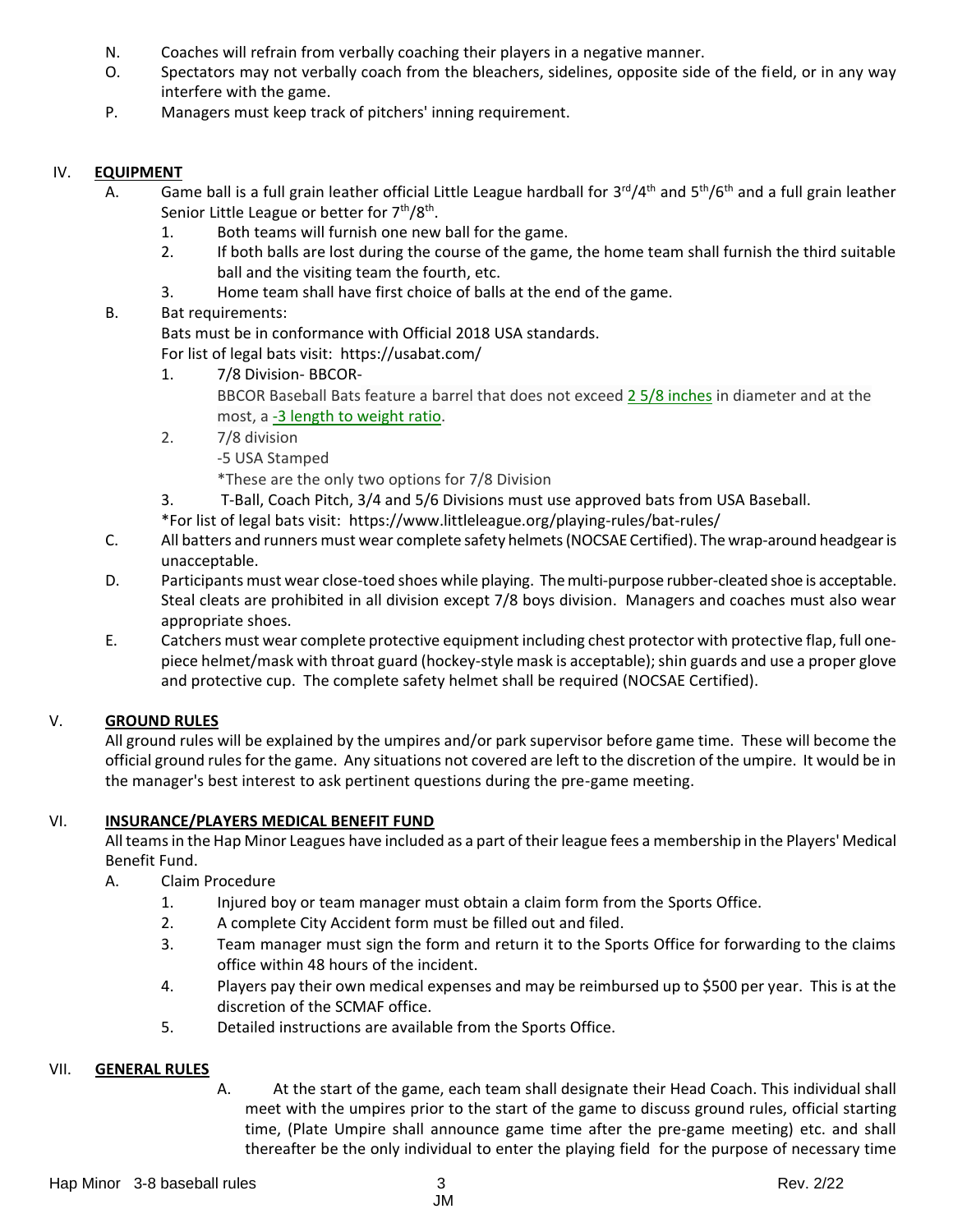outs, rules interpretations by the Umpires or player assistance (i.e.: injury, equipment repair, etc.). Abuse of this privilege by either coaches or managers may result in the suspension of the offending individuals and possible forfeiture of the game.

- B. All league games in the Hap Minor League shall be scheduled for 7 innings. Number of innings played may be limited by the following time limits:
	- $1.$ <sup>rd</sup>/4<sup>th</sup> and 5<sup>th</sup>/6<sup>th</sup> Grade: No new inning shall be started after 1 hour and 30 minutes from starting time. No new inning shall be started if one team is leading by 10 runs after 1 hour and 15 minutes from starting time. After the completed inning, the score will be final. This will be the official score. At the request of the losing team, the game will continue and end at 1 hour 30 minutes exactly.
	- $2.$  $7<sup>th</sup>/8<sup>th</sup>$  Grade: No new inning shall be started 1 hour and 45 minutes from the starting time. No new inning shall be started if one team is leading by 10 runs after 1 hour and 30 minutes from starting time. After the completed inning, the score will be final. This will be the official score. At the request of the losing team, the game will continue and end at 1 hour 45 minutes exactly.
- C. When there is more than one game scheduled, the first game will start as listed on the schedule. The second and third game if applicable, will start as scheduled or immediately following the conclusion of the first game. Ties shall be played if time limits permit.
- D. Infield practice:
	- 1. The visiting team will take its infield practice 20 minutes before scheduled game time of the first game.
	- 2. The home team will take its infield practice 10 minutes before scheduled game time of the first game.
	- 3. Teams not present for their infield practice shall lose the time, and the other team may use that time for their own practice.
	- 4. Infield practice does not include batting practice.
- E. During league play, each team will be allowed not more than one manager, two coaches, and one bat handler in the dugout during the game. The manager must note coaches on the line-up cards before the beginning of the game. All adults in the dugout or playing field must be livescaned.
- F. A team shall forfeit its game unless it is able to start the game at the scheduled game time with at least seven players.
	- 1. If a team has seven players present at game time, they can start the game providing one is an eligible pitcher.
	- 2. A team not having at least seven of its players ready to play at game time will forfeit the game.
- G. All games will be played according to the schedule without change.
	- 1. Cases involving extreme circumstances may justify cancelling a game.
		- 2. Cancelled games will not be made up.
		- 3. **FORFEITS: A \$10 ADMINISTRATION FEE WILL BE CHARGED FOR ALL FORFEITED GAMES.**
- H. All tie games will be recorded as  $\frac{1}{2}$  win and  $\frac{1}{2}$  loss and will not be replayed.
- I. Home team will occupy the bench on the third base side of the field. Team at bat is responsible for chasing foul balls.
- J. Home team is listed on the right hand side of the schedule.
- K. In all leagues, free substitution including hitting all the way through their players present and changing defensive players at any time must be used. (Exception: Pinch runner may be used for an injured player only. The runner shall be the player who made the last out.) Any change must be cleared with the umpire. There is no designated hitter. Each player must play one inning per game defensively. In the event that a batter cannot take his turn at bat and continue to play due to injury or having to leave the game, his turn will be ruled an out on the first occurrence and then removed from the order for the remainder of the game. All players in attendance will appear on the line-up card and must bat in proper rotation. No change is ever permitted in the batting order. If a player arriveslate to the game, players name will be added to the bottom of the order.
- L. Defensive Conferences: There shall be only 3 charged conferences between the manager from the dugout with any of the defensive players in a 7 inning game. The 4<sup>th</sup> Defensive Conference will result in the removal of the pitcher for the remainder of the game. The pitcher may play any defensive positon but cannot pitch again. Coming out for an injured player will not be considered a time out at the discretion of the umpire. **Offensive Conferences:** Only 1 offensive conference per ½ inning while the team is at bat. Coach may call time and talk to the batter and/or runners.
- M. Managers must submit line-ups to the scorekeeper 10 minutes before game time.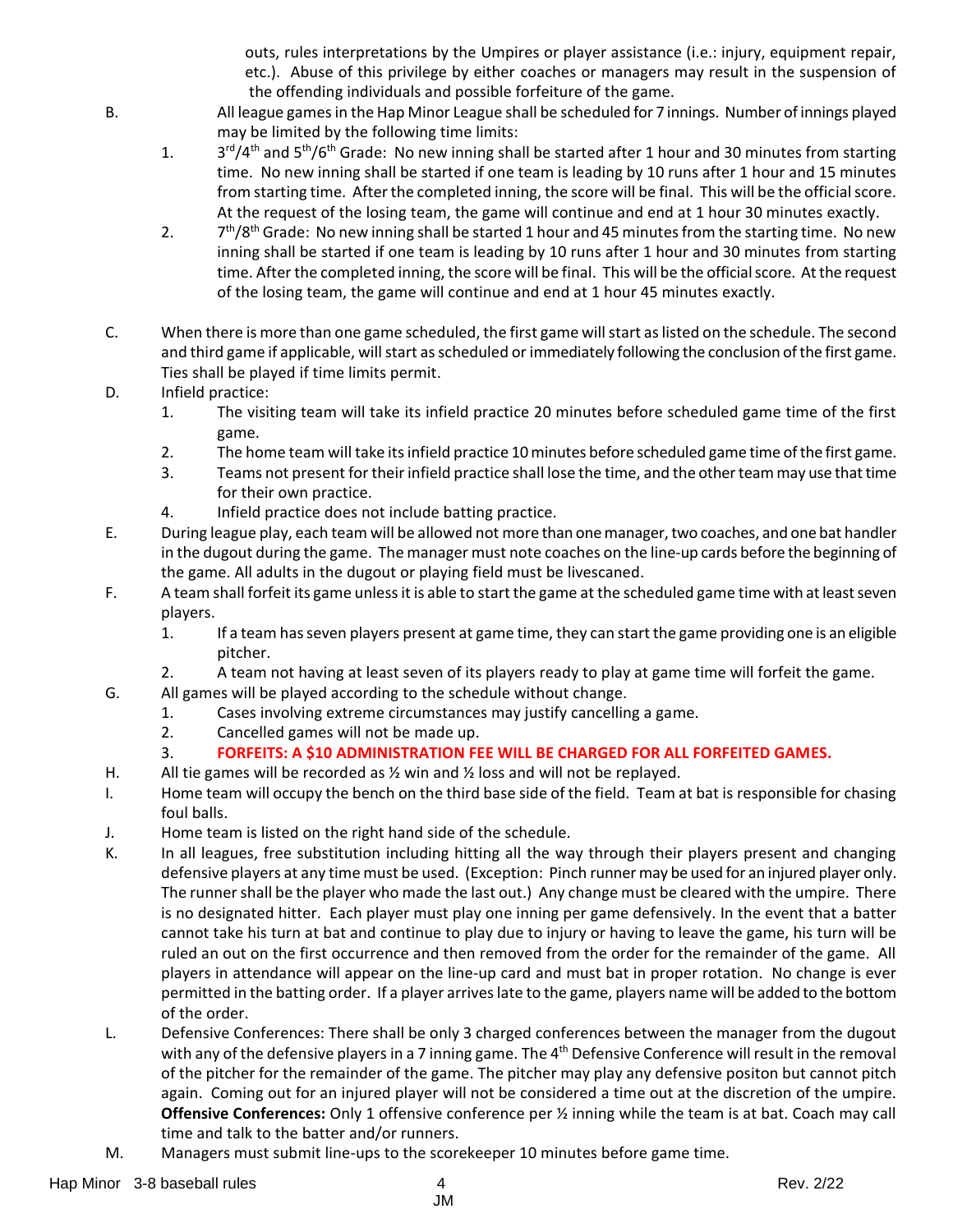- N. Managers are responsible for reporting all pitching changes as they occur to the scorekeeper. Managers must ensure that the change is recorded by the scorekeeper. Failure to report or ensure recording of a change will result in the disqualification of that player for the remainder of the game.
- O. A pitcher will not be allowed more than 5 warm-up pitches between innings.
- P. A batter will not be required to keep one foot in the batter's box throughout his time at bat.

#### VIII. **SPECIAL RULES**

- A. The hidden ball play shall not be allowed. This is any play that deliberately attempts to deceive the baserunner.
- B. Any player who takes his place in the batters box without a batting helmet shall immediately be ruled out by the umpire.
- C. All baserunners must wear a batting helmet. Any player not doing so will be ruled out after one pitch has been delivered. If he intentionally removes his helmet while on base or advancing, he shall be called out. In addition, any runner who scores or who is put out is required to wear a batting helmet until reaching the bench/dugout while the ball is alive.
- D. The managers must inform the scorekeeper before the game begins of any players not being played due to discipline problems. The scorekeeper will note those on the official scorecard.
- E. In the 3<sup>rd</sup>/4<sup>th</sup> grade league, the breaking curve ball will be illegal. Pitcher will be warned once; the second time he will be removed from the mound.
	- F. If, in the judgement of the umpire, a baserunner attempts to steal home and the batter swings at the pitch, the baserunner will be called out and the pitch ruled no pitch. (Bunting in this situation is legal.)
	- G. A pitcher may move to another position and then return to the position of pitcher one time providing he meets the pitch requirements.
	- H. All pitchers must be seen in a game situation by a field supervisor in practice round for classification purposes. However, because of time constraints, a field supervisor may allow a manager to show a pitcher outside of the game. Teams are limited to showing 6 pitchers in practice rounds, and those 6 pitchers must be designated with a "P" on the roster. All players in the top division will be allowed to pitch.
	- I. Field Dimensions
		- 1. 3<sup>rd</sup>/4<sup>th</sup> grade
			- a. Bases: 60 feet
			- b. Pitching: 43 feet
		- $2.5$  $5<sup>th</sup>/6<sup>th</sup>$  grade
			- a. Bases: 65 feet
			- b. Pitching: 46 feet
		- $2.$ 7<sup>th</sup>/8<sup>th</sup> grade
			- a. Bases: 90 feet
			- b. Pitching: 60'6 feet
	- **K. No team will be allowed to steal a base with a 10 or more run lead. If a steal is attempted by a team with a 10 or more run lead the runner will be sent back with no out recorded if the runner was safe. If the baserunner is thrown out, the out will be recorded.**

## IX. **SPECIAL RULES - 3/4 GRADE DIVISION**

- A. During each half of an inning, the team batting will bat until three outs are made or **8** batters, which comes first. The umpire should announce that the 8th batter is coming up. After 3 outs, or 8 batters that half of the inning will be considered completed.
- B. There are no balks in the  $3<sup>rd</sup>/4<sup>th</sup>$  grade division.
- C. Runners starting at first or second base are entitled to advance one base only per pitch with liability to be put out. Runners starting at third base may not steal or advance home but are liable to be put out if they come off the base.

#### IX. **SPECIAL RULES - 3/4 GRADE DIVISION (cont.)**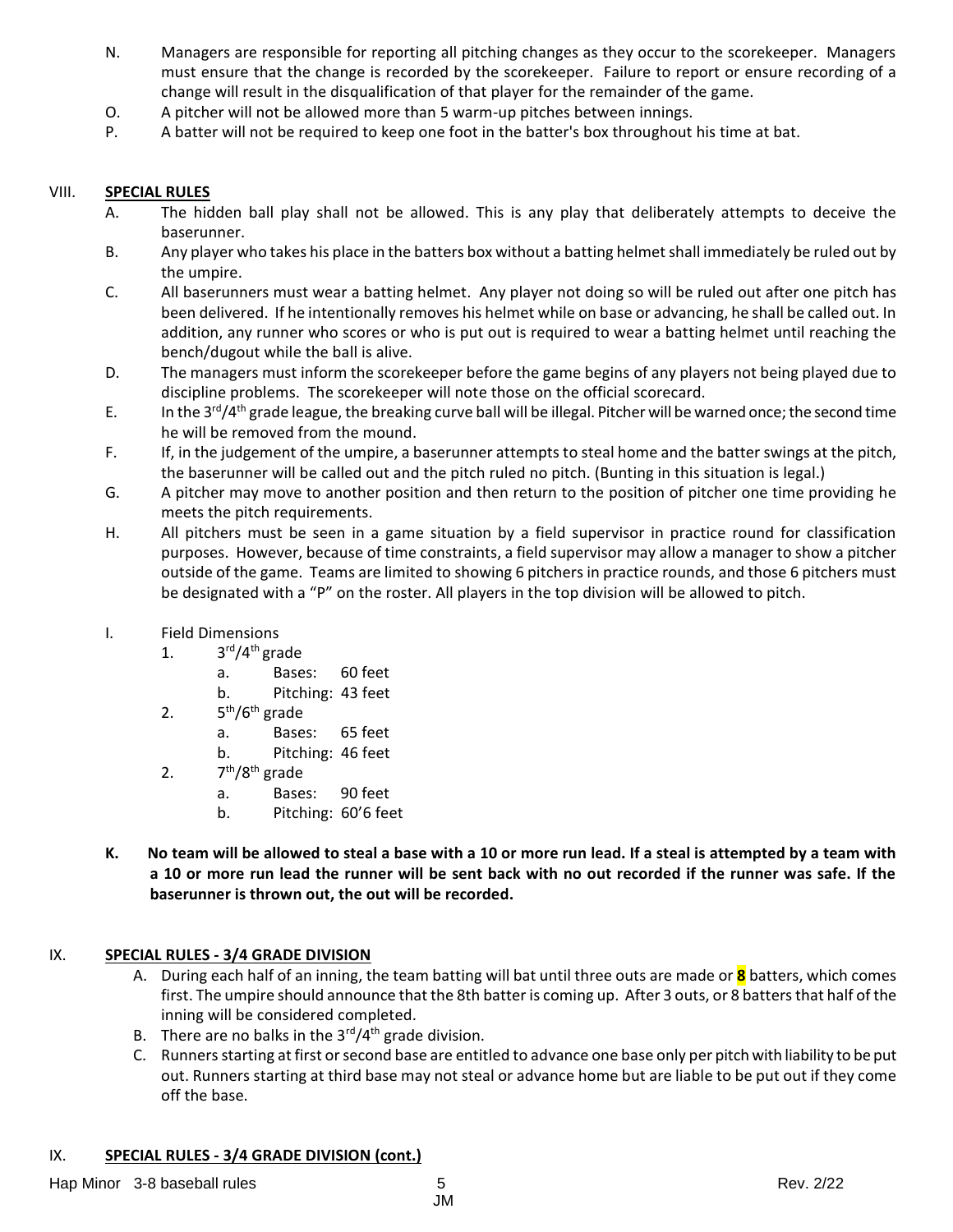- 1. A runner, attempting to advance beyond the one base they are entitled to advance or steal, may be put out while between bases. A runner cannot be put out while in contact with a base.
- 2. After all play ceases, and the ball becomes dead, if a runner was entitled to advance or steal, the runner will be returned to the correct base without liability to be put out.
- 3. If a batter strikes out and the ball is dropped, the batter is out and cannot advance to first base, but the ball remains live for the purpose of throwing an advancing runner out.
- 4. A batter, who receives a base on balls, cannot advance past first base. If the batter-runner advances further, once the ball becomes dead, the runner shall be returned to first base.
- 5. Runners can only score:
	- a. On a batted ball, or
	- b. When forced home by a base on balls or hit batter, or
	- c. On an awarded base when the ball goes out of play, or obstruction. (Home base will not be awarded during a steal situation.)
- D. A runner cannot score or steal a base on a return throw or catchers error from the catcher to the pitcher. A runner may steal second or third base when the ball leaves the pitcher's hand. No delayed steals allowed. Base running rules pertaining to a runner on third base remain in effect. A runner will not be awarded home on a steal to third base when the ball goes out of play. It will become a dead ball and advancement to home will not be awarded.

## E. **After 4 balls from the pitcher, the coach from offensive team will come out to pitch**

Coaches pitch to their own team. Coaches can kneel or stand and can pitch overhand or underhand inside the pitcher's circle. Coaches pitching area will be marked between 25 - 30 feet.

Adult pitcher will have 3 balls with them to start each at bat.

The coach pitch pitcher must be 18 years or older.

The pitcher will stand on the Pitcher's Plate in the circle during the delivery of a pitch. If the ball is hit straight back at the mound, the adult pitcher must try to get out of the way, being careful not to interfere with a fielders attempt to make a play on the ball. If at any time the adult pitcher intentionally interferes with a batted ball or a fielder, interference will be called, and the ball will become dead immediately. The lead runner on the base will be called out at the time of the interference, and the other runners will be returned to the last base touched. If the adult pitcher is struck unintentionally by the ball, the ball will become dead the batter and all runners will be safe.

There are no called strikes or balls when the coach is pitching. A batter cannot walk. If a batter has not put the ball in play after 3 pitches, the player is out.

# X. **SPECIAL RULES**

- A. The hidden ball play shall not be allowed. This is any play that deliberately attempts to deceive the baserunner.
- B. Any player who takes his place in the batter's box without a batting helmet shall immediately be ruled out by the umpire.
- C. All baserunners must wear a batting helmet. Any player not doing so will be ruled out after one pitch has been delivered. If he intentionally removes his helmet while on base or advancing, he shall be called out. In addition, any runner who scores or who is put out is required to wear a batting helmet until reaching the bench/dugout while the ball is alive.
- D. **Pitcher Eligibility:** The manager must remove the pitcher when said pitcher reaches the limit for player's age [group](https://www.littleleague.org/playing-rules/pitch-count/) as noted below, but the pitcher may remain in the game at another position (more information and pitching record on additional attachment) \*Also check for rest days in-between days after pitching

| 7/8 Grade Division-      | 95 Pitches per Day |
|--------------------------|--------------------|
| 5/6 Grade Division-      | 85 Pitches per Day |
| <b>% Grade Division-</b> | 75 Pitches per Day |

## *F. \*League Pitching Record Document must be kept by all teams and all games (provided by sports office)*

G. **Exception:** If a pitcher reaches the limit imposed in Regulation Special Rules D for player's league age while facing a batter, the pitcher may continue to pitch until any one of the following conditions occurs: 1. that